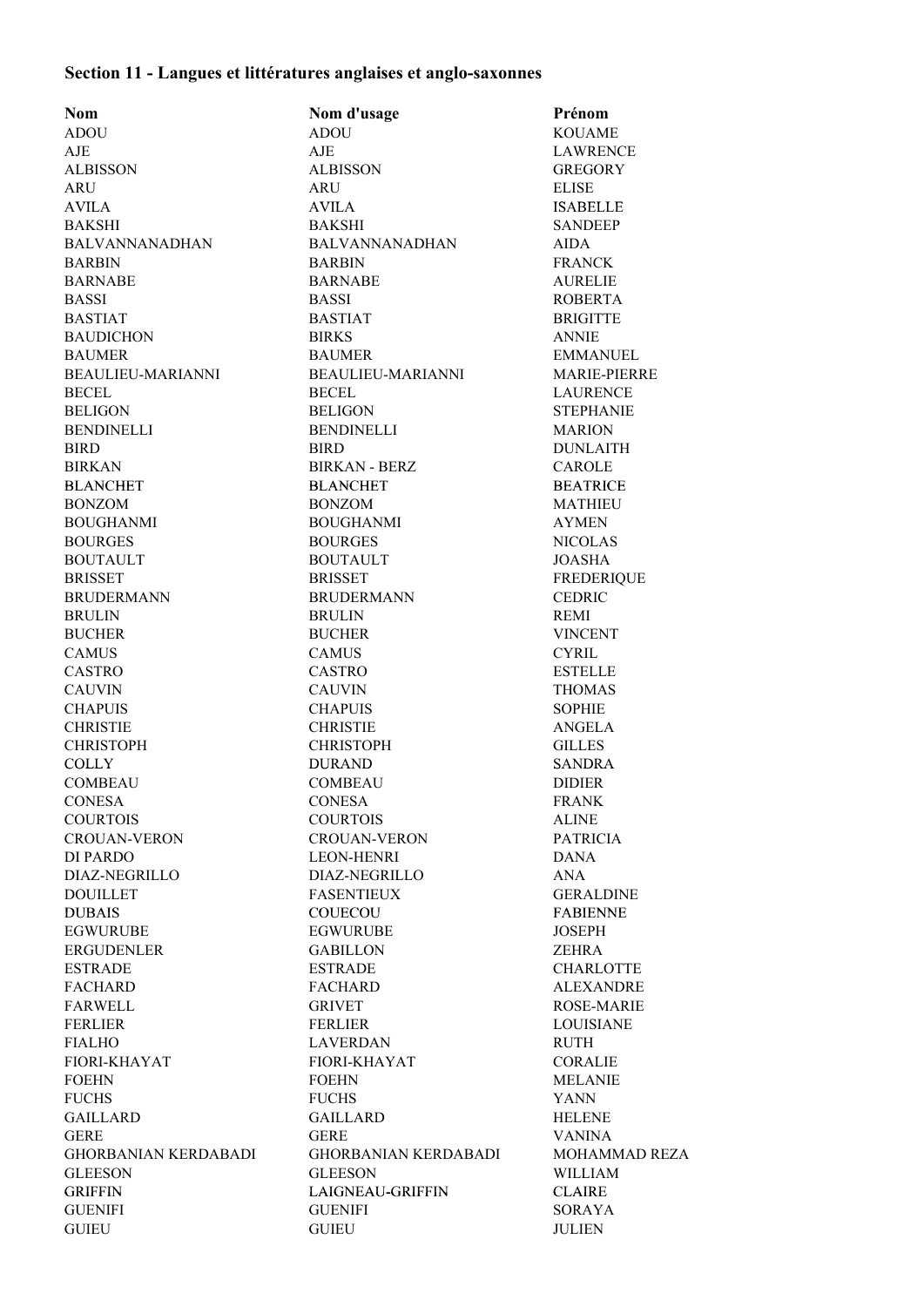HAMRIT HAMRIT JACQUELINE HANSER HANSER GAIANE HARRISON HARRISON SIMON HUCHET HUCHET DOROTHEE HUGONNIER HUGONNIER FRANCOIS IAKOVLEVA IAKOVLEVA TATIANA JEANNIER JEANNIER FABIEN JOSEPH JOSEPH CAMILLE KOLB KOLB MATTHIEU KOSZUL KOSZUL BERTRAND LE BASTARD LE BASTARD GWENOLA LEFORESTIER LEFORESTIER CHARLOTTE LEMAIRE LEMAIRE CANDICE LENORMAND LENORMAND MARC LESME LESME ANNE LEVAN LEVAN VERONIQUE LEVAN LONHARDT LONHARDT TIMEA LOPEZ BURETTE MARION LOUVIOT LOUVIOT ELISE MACMURRAY MACMURRAY ERIN MEYER MEYER ALIX MILLOT MILLOT PHILIPPE MONGEY MONGEY MONGEY VANESSA MONNIER SCHAFFNER ISABELLE MORILLOT MORILLOT CAROLINE MORT MORT SEBASTIEN NAVEAU NAVEAU SOPHIE NWAJIAKU DAHOU CATHERINE ONTENIENTE CAMOS EMMELINE OUNOUGHI OUNOUGHI SAMIA PASSOT PASSOT VIRGINIE PEREK FLORENT PETIT DUBRAC ANNE-LAURE PEYROL KLEIBER ELODIE PLANCHOU PLANCHOU CELINE PLASSART PLASSART ANNA PRESBER PRESBER INGRID LUCIA REMANOFSKY REMANOFSKY SABINE RICAUD RICAUD RAPHAEL RINALDETTI RINALDETTI THIERRY ROCHE ROCHE-LIGER CATHY ROGERS ROGERS ROGERS RACHEL RONCATO RONCATO-TOUNSI CHRISTOPHE ROULON ROULON ROULON NATALIE SAUVAGE SAUVAGE ALEXANDRA SHARIFZADEH SHARIFZADEH SAGHIE SHEPPARD SHEPPARD ELIZABETH SIMON-MARTIN SIMON-MARTIN MERITXELL SMITH CHATEAU CARMELA STARKEY PERRET REBECCA TAMANINI TAMANINI LAURENT TOTH TOTH NAOMI TUAL TUAL CECILE TURQUIER TURQUIER BARBARA VALADIE VALADIE FLORA VALANCE VALANCE HELENE VAN PETEGHEM TREARD TREARD ISABELLE VERNAY VERNAY JEAN-FRANCOIS

NOIROT NOIROT NOIROT JEROME JEAN-YVES REY REY MARIE-BENEDICTE SANCONIE MAICA SANCONIE MARIE FRANCOISE SCHNEIDER SCHNEIDER DELPHINE REGINE ODINE VELEANU VELEANU CORINA IULIANA